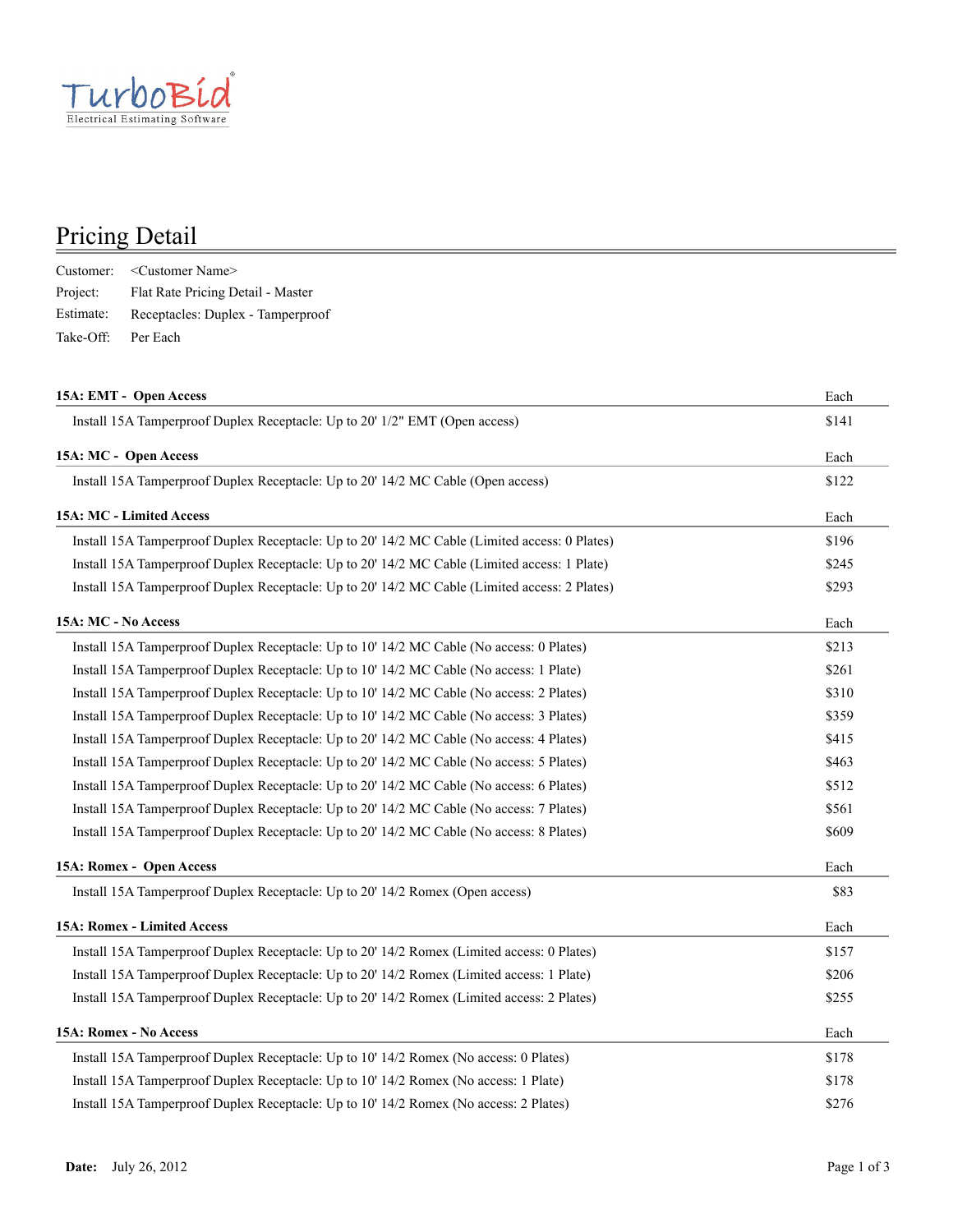## Pricing Detail

|           | Customer: < Customer Name>        |
|-----------|-----------------------------------|
| Project:  | Flat Rate Pricing Detail - Master |
| Estimate: | Receptacles: Duplex - Tamperproof |
| Take-Off: | Per Each                          |

| 15A: Romex - No Access - Cont.                                                                | Each  |
|-----------------------------------------------------------------------------------------------|-------|
| Install 15A Tamperproof Duplex Receptacle: Up to 20' 14/2 Romex (No access: 3 Plates)         | \$352 |
| Install 15A Tamperproof Duplex Receptacle: Up to 20' 14/2 Romex (No access: 4 Plates)         | \$401 |
| Install 15A Tamperproof Duplex Receptacle: Up to 20' 14/2 Romex (No access: 5 Plates)         | \$449 |
| Install 15A Tamperproof Duplex Receptacle: Up to 20' 14/2 Romex (No access: 6 Plates)         | \$498 |
| Install 15A Tamperproof Duplex Receptacle: Up to 20' 14/2 Romex (No access: 7 Plates)         | \$547 |
| Install 15A Tamperproof Duplex Receptacle: Up to 20' 14/2 Romex (No access: 8 Plates)         | \$595 |
| 20A: EMT - Open Access                                                                        | Each  |
| Install 20A Tamperproof Duplex Receptacle: Up to 20' 1/2" EMT (Open access)                   | \$151 |
| 20A: MC - Open Access                                                                         | Each  |
| Install 20A Tamperproof Duplex Receptacle: Up to 20' 12/2 MC Cable (Open access)              | \$129 |
| 20A: MC - Limited Access                                                                      | Each  |
| Install 20A Tamperproof Duplex Receptacle: Up to 20' 12/2 MC Cable (Limited access: 0 Plates) | \$203 |
| Install 20A Tamperproof Duplex Receptacle: Up to 20' 12/2 MC Cable (Limited access: 1 Plate)  | \$252 |
| Install 20A Tamperproof Duplex Receptacle: Up to 20' 12/2 MC Cable (Limited access: 2 Plates) | \$301 |
| 20A: MC - No Access                                                                           | Each  |
| Install 20A Tamperproof Duplex Receptacle: Up to 10' 12/2 MC Cable (No access: 0 Plates)      | \$220 |
| Install 20A Tamperproof Duplex Receptacle: Up to 10' 12/2 MC Cable (No access: 1 Plate)       | \$268 |
| Install 20A Tamperproof Duplex Receptacle: Up to 10' 12/2 MC Cable (No access: 2 Plates)      | \$317 |
| Install 20A Tamperproof Duplex Receptacle: Up to 10' 12/2 MC Cable (No access: 3 Plates)      | \$366 |
| Install 20A Tamperproof Duplex Receptacle: Up to 20' 12/2 MC Cable (No access: 4 Plates)      | \$446 |
| Install 20A Tamperproof Duplex Receptacle: Up to 20' 12/2 MC Cable (No access: 5 Plates)      | \$495 |
| Install 20A Tamperproof Duplex Receptacle: Up to 20' 12/2 MC Cable (No access: 6 Plates)      | \$543 |
| Install 20A Tamperproof Duplex Receptacle: Up to 20' 12/2 MC Cable (No access: 7 Plates)      | \$592 |
| Install 20A Tamperproof Duplex Receptacle: Up to 20' 12/2 MC Cable (No access: 8 Plates)      | \$641 |
| 20A: Romex - Open Access                                                                      | Each  |
| Install 20A Tamperproof Duplex Receptacle: Up to 20' 12/2 Romex (Open access)                 | \$95  |
| 20A: Romex - Limited Access                                                                   | Each  |
| Install 20A Tamperproof Duplex Receptacle: Up to 20' 12/2 Romex (Limited access: 0 Plates)    | \$170 |
| Install 20A Tamperproof Duplex Receptacle: Up to 20' 12/2 Romex (Limited access: 1 Plate)     | \$218 |
| Install 20A Tamperproof Duplex Receptacle: Up to 20' 12/2 Romex (Limited access: 2 Plates)    | \$267 |
| 20A: Romex - No Access                                                                        | Each  |